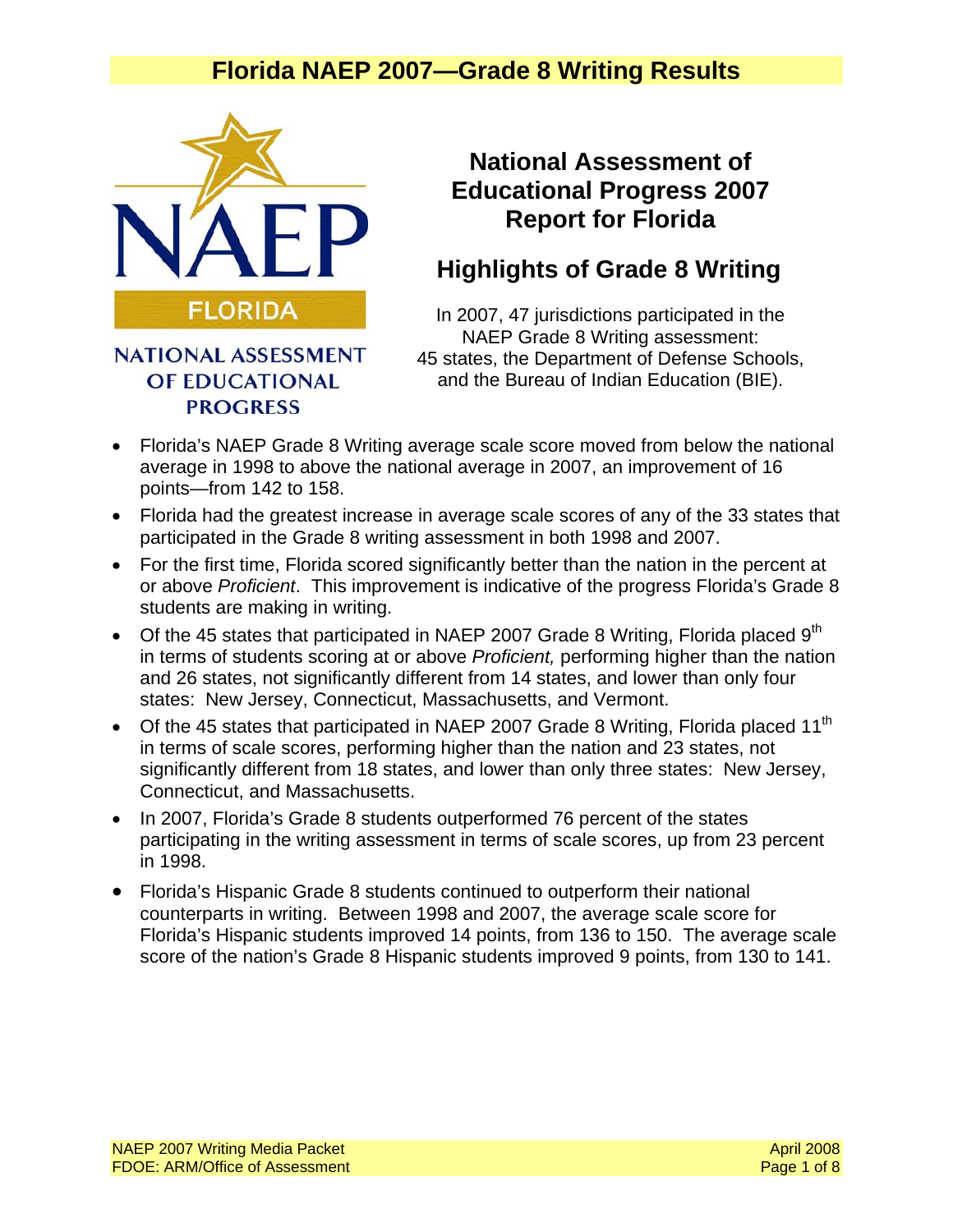

# **Average Scale Scores**

### **Highlights**

Florida has the greatest increase in average scale scores of any of the 33 states that participated in both 1998 and 2007 in the NAEP Grade 8 Writing assessment.

Florida's 2007 Grade 8 Writing average scale score (158) was significantly higher than in 1998 (142) and in 2002 (154).

Florida's average scale score (158) in 2007 was significantly higher than that of the nation's public schools (154) for the first time.

Florida's Grade 8 Writing average scale score gained 16 points between 1998 and 2007 (142 vs. 158), while the nation's average scale score only increased by 6 points (148 vs.154).

Florida was one of 19 states (out of 38) with significantly higher Grade 8 writing average scale scores in 2007 than in 2002.

Florida's increase in average scale scores between 1998 and 2007 was twice that of the nation's, except for Hispanic students and English language learners (ELLs). The increase in average scale scores of Florida's Hispanic and ELL students was equal to that of the nation's.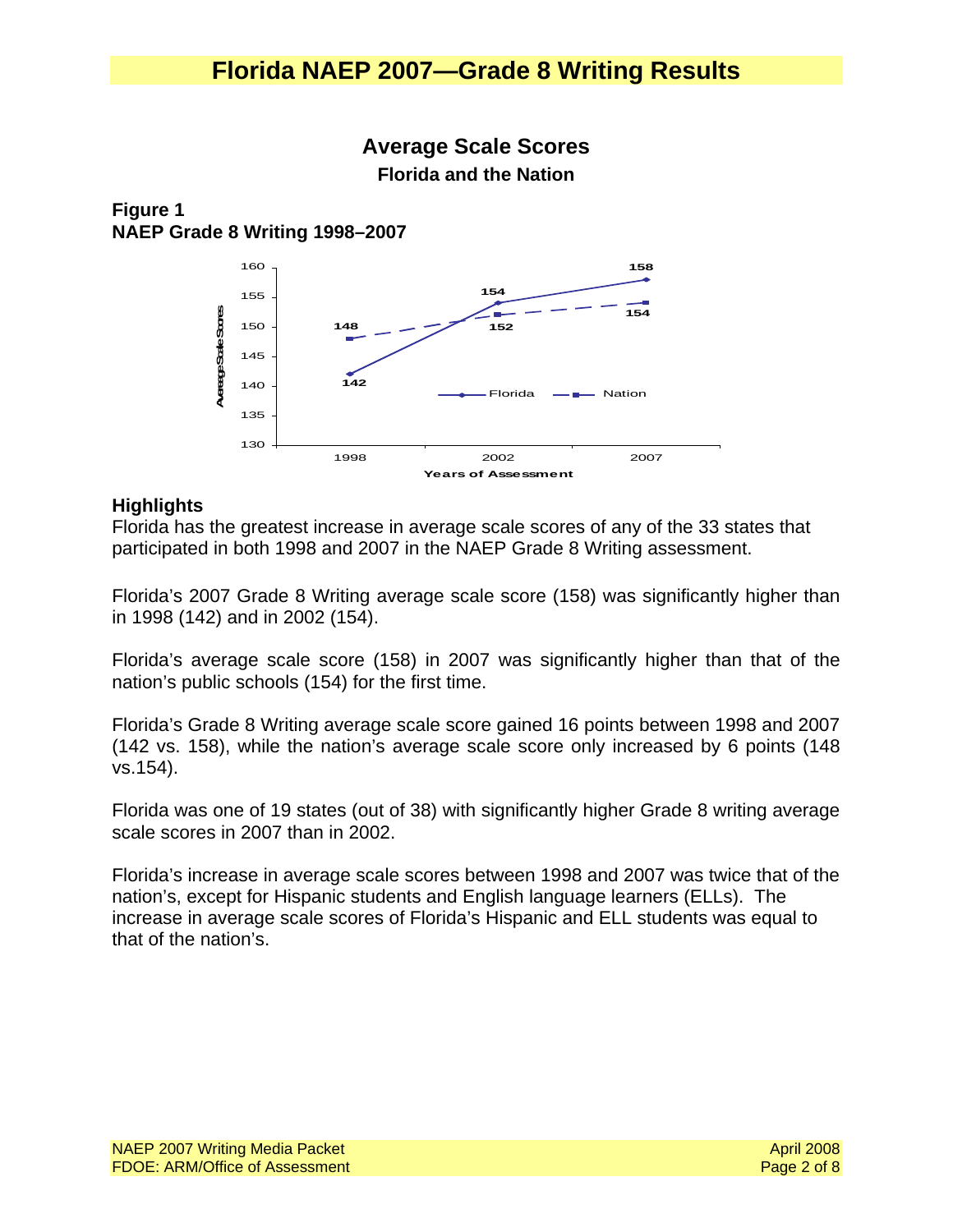**Grade 8 Writing Average Scale Scores** 





In 2007, Florida ranked  $11<sup>th</sup>$  in the nation in NAEP Grade 8 Writing average scale scores. Florida's average scale score of 158 is

• **higher than the nation and 23 states:** 

Idaho, New York, North Dakota, Rhode Island, Georgia, North Carolina, Missouri, Oklahoma, Utah, Kentucky, Texas, Michigan, Arkansas, Arizona, South Carolina, California, Alabama, Louisiana, West Virginia, Hawaii, Nevada, New Mexico, and Mississippi.\*

- **not significantly different from 18 states:**  Vermont, Maine, Colorado, New Hampshire, Illinois, Pennsylvania, Delaware, *Florida,*  Wyoming, Washington, Wisconsin, Virginia, Montana, Kansas, Tennessee, Ohio, Minnesota, Indiana, and Iowa.\*
- **lower than three states:**  New Jersey, Connecticut, and Massachusetts.\*

Alaska, Oregon, South Dakota, Nebraska, and Maryland did not participate in the Grade 8 writing assessment.

\*Within each group, states are listed from highest to lowest performance.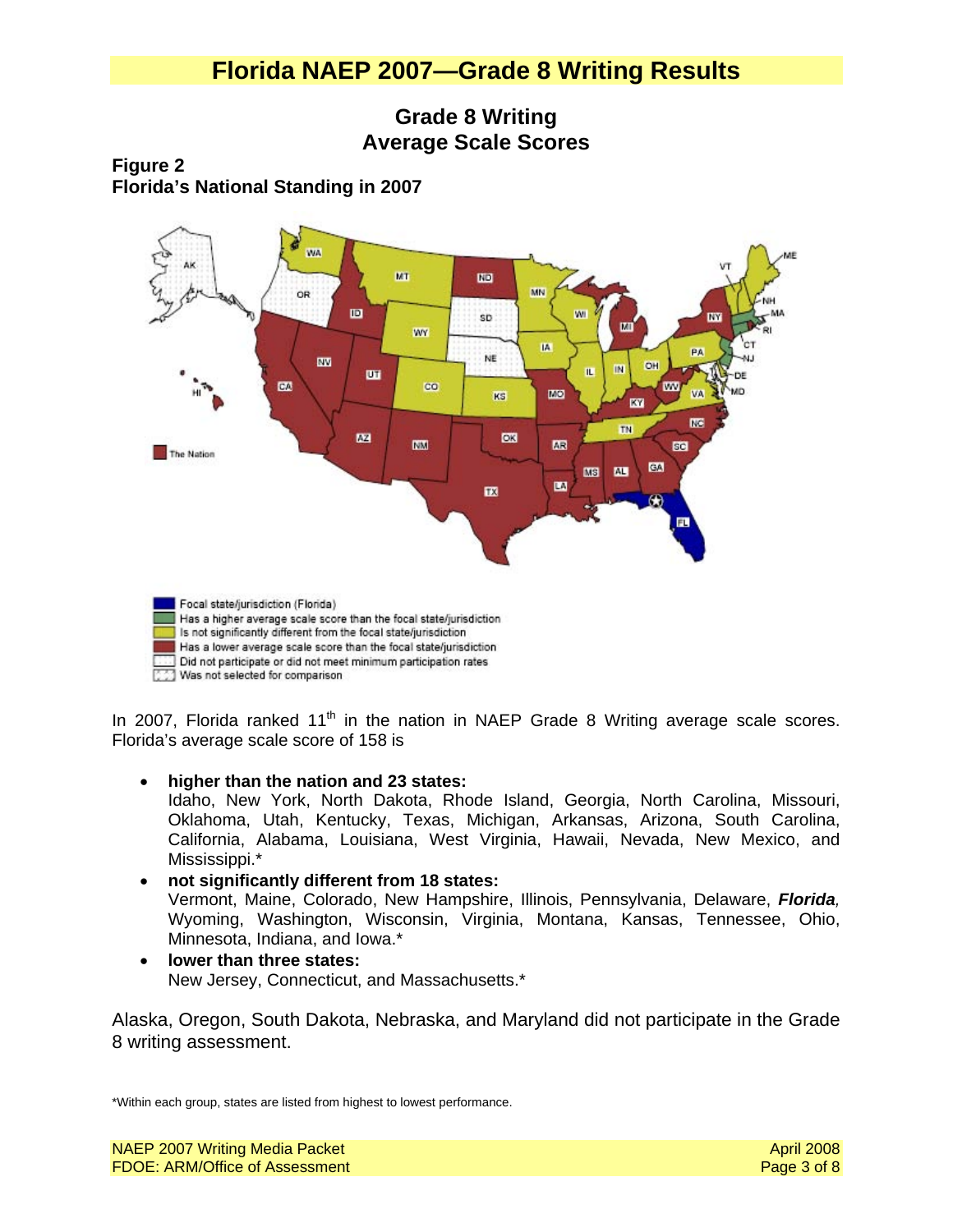## **Percentage of Students Performing at or above**  *Proficient* **and** *Basic* **Achievement Levels**

## **Florida and the Nation**

## **Figure 3 NAEP Grade 8 Writing 1998–2007**



## **Highlights**

A significantly higher percentage of Florida's Grade 8 students performed at or above *Proficient* in 2007 (36 percent) than in 1998 (19 percent). The percentage scoring at or above *Basic* increased by 10 percentage points between 1998 and 2007 (88 percent vs. 78 percent).

For the first time, Florida scored significantly better than the nation in the percent at or above *Proficient*. This improvement is indicative of the progress Florida's Grade 8 students are making in writing. Between 1998 and 2007, Florida and the nation showed improvement, as shown in the numbers below:

- at or above *Proficient*:
	- o Florida 19 percent to 36 percent, a 17-percentage point increase
	- o Nation 24percent to 31 percent, a 7-percentage point increase
- at or above *Basic*:
	- o Florida 78 percent to 88 percent, a 10-percentage point increase
	- $\circ$  Nation 83 percent to 87 percent, a 4-percentage point increase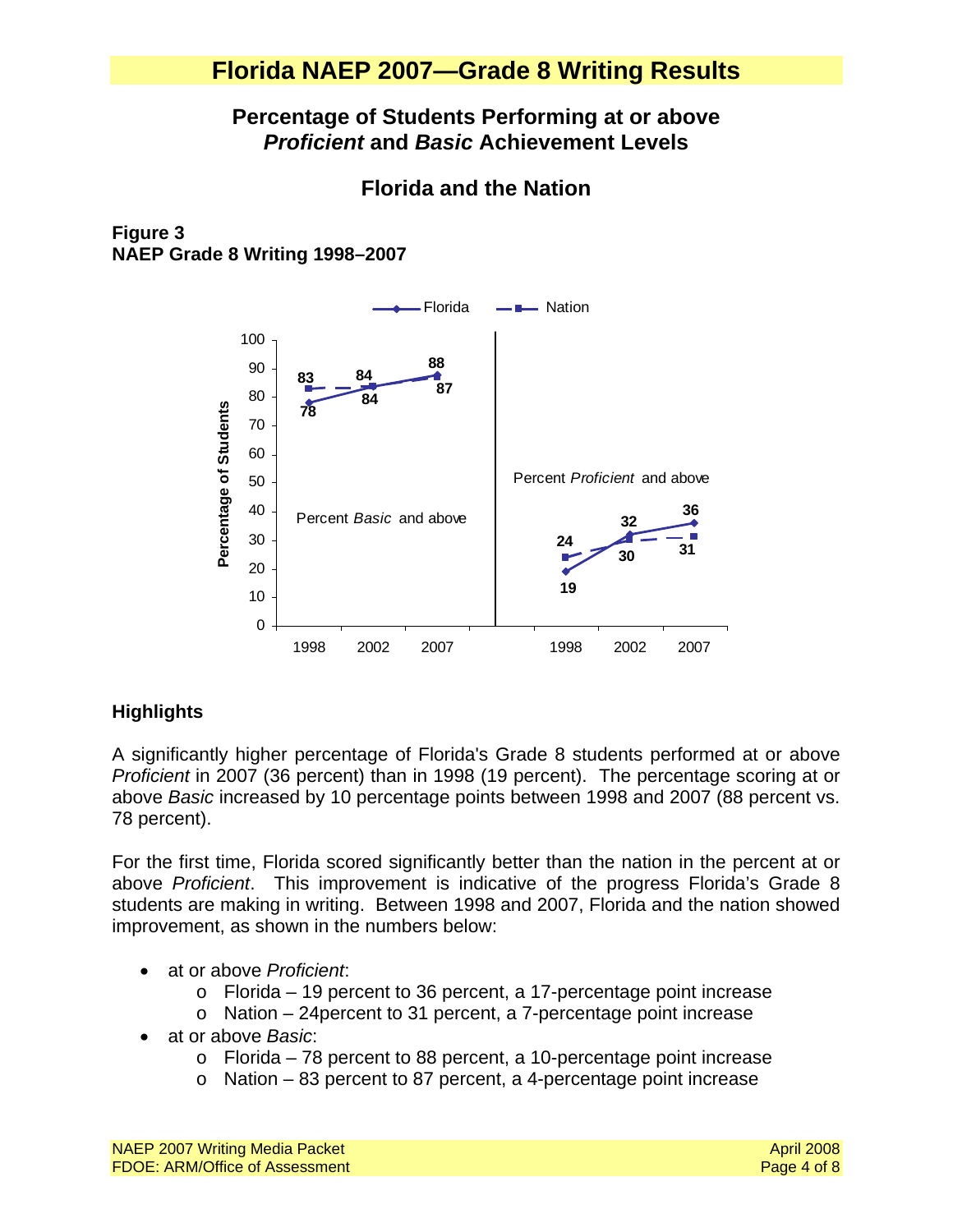## **Grade 8 Writing Achievement Level Percent at or above** *Proficient*

#### **Figure 4 Florida's National Standing in 2007**



SOURCE: U.S. Department of Education, Institute of Education Sciences, National Center for Education Statistics, National Assessment of Educational Progress (NAEP), 2007 Writing Assessments.

In 2007, Florida's students who performed at or above *Proficient* ranked 9<sup>th</sup> in the nation in Grade 8 writing. Florida's students' score of 36 percent is

#### • **higher than the nation and 26 states:**

Iowa, Virginia, New York, Utah, Tennessee, Indiana, Idaho, Georgia, North Carolina, Arkansas, North Dakota, Michigan, Texas, Oklahoma, Missouri, Kentucky, California, Alabama, Arizona, South Carolina, West Virginia, Nevada, Hawaii, Louisiana, New Mexico, and Mississippi.\*

## • **not significantly different from 14 states:**

New Hampshire, Maine, Colorado, Illinois, *Florida,* Pennsylvania, Wisconsin, Washington, Wyoming, Delaware, Kansas, Montana, Rhode Island, Minnesota, and Ohio.\*

#### • **lower than four states:**  New Jersey, Connecticut, Massachusetts, and Vermont.\*

Alaska, Oregon, South Dakota, Nebraska, and Maryland did not participate in the NAEP 2007 Grade 8 Writing assessment.

\*Within each group, states are listed from highest to lowest performance.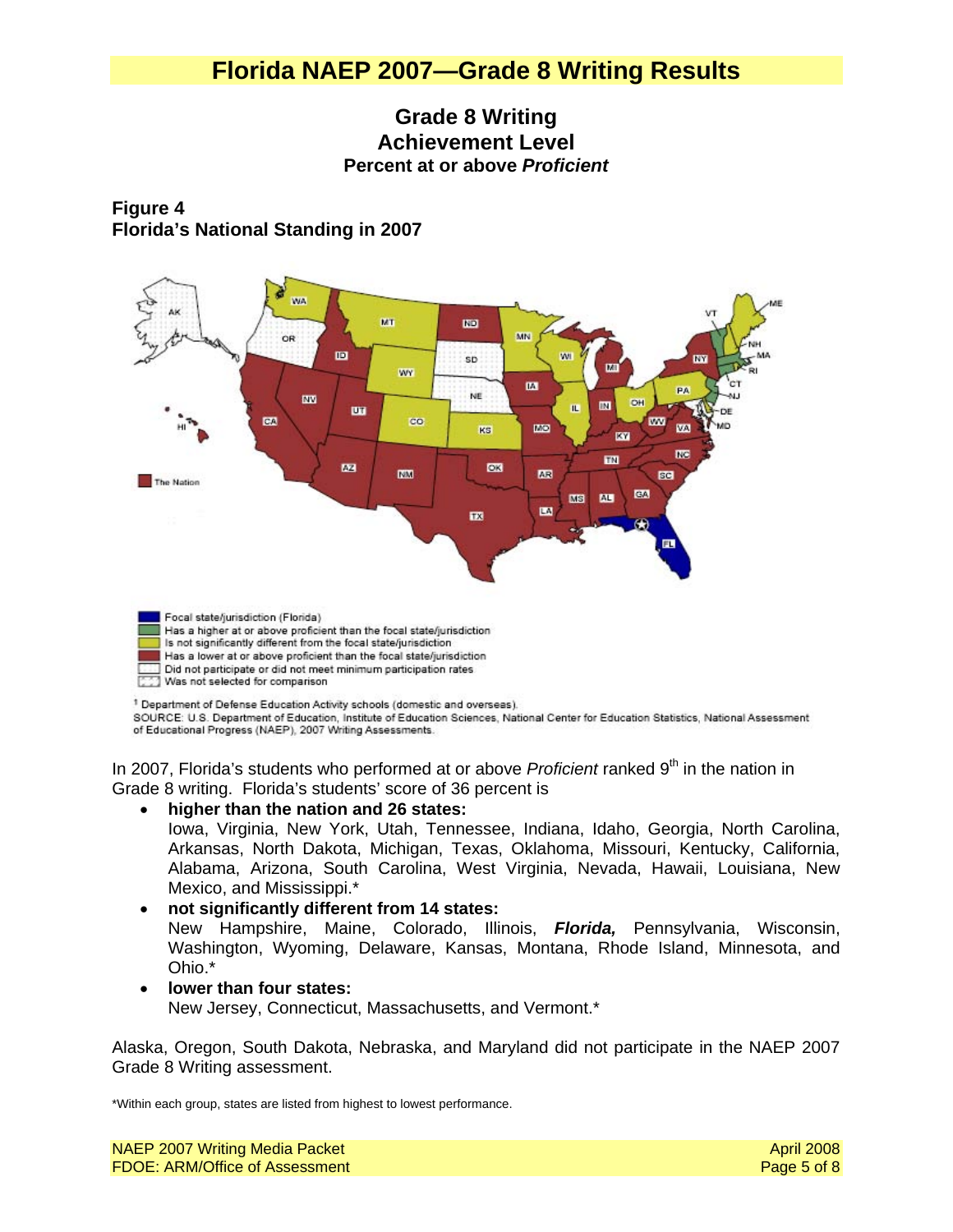## **Grade 8 Writing Achievement Level Percent at or above** *Basic*

**Figure 5 Florida's National Standing in 2007** 



<sup>1</sup> Department of Defense Education Activity schools (domestic and overseas).

SOURCE: U.S. Department of Education, Institute of Education Sciences, National Center for Education Statistics, National Assessment of Educational Progress (NAEP), 2007 Writing Assessments.

In 2007, the percentage of Florida's Grade 8 students who scored at or above *Basic* (88 percent) in writing was

#### • **higher than nine states:**  Rhode Island, Utah, Alabama, West Virginia, California, Mississippi, New Mexico, Hawaii, and Nevada.\*

• **not significantly different from the nation and 27 states:** 

Wyoming, New Hampshire, Illinois, Ohio, Maine, Virginia, Missouri, Montana, Minnesota, Wisconsin, Indiana, Oklahoma, Vermont, Georgia, *Florida*, Idaho, Iowa, Kansas, Louisiana, Washington, North Carolina, New York, Kentucky, Texas, Michigan, Arizona, Arkansas, and South Carolina.\*

• **lower than eight states:**  New Jersey, Massachusetts, Connecticut, Pennsylvania, Colorado, North Dakota, Delaware, and Tennessee.\*

Alaska, Oregon, South Dakota, Nebraska, and Maryland did not participate in the NAEP 2007 Grade 8 Writing assessment.

\*Within each group, states are listed from highest to lowest performance.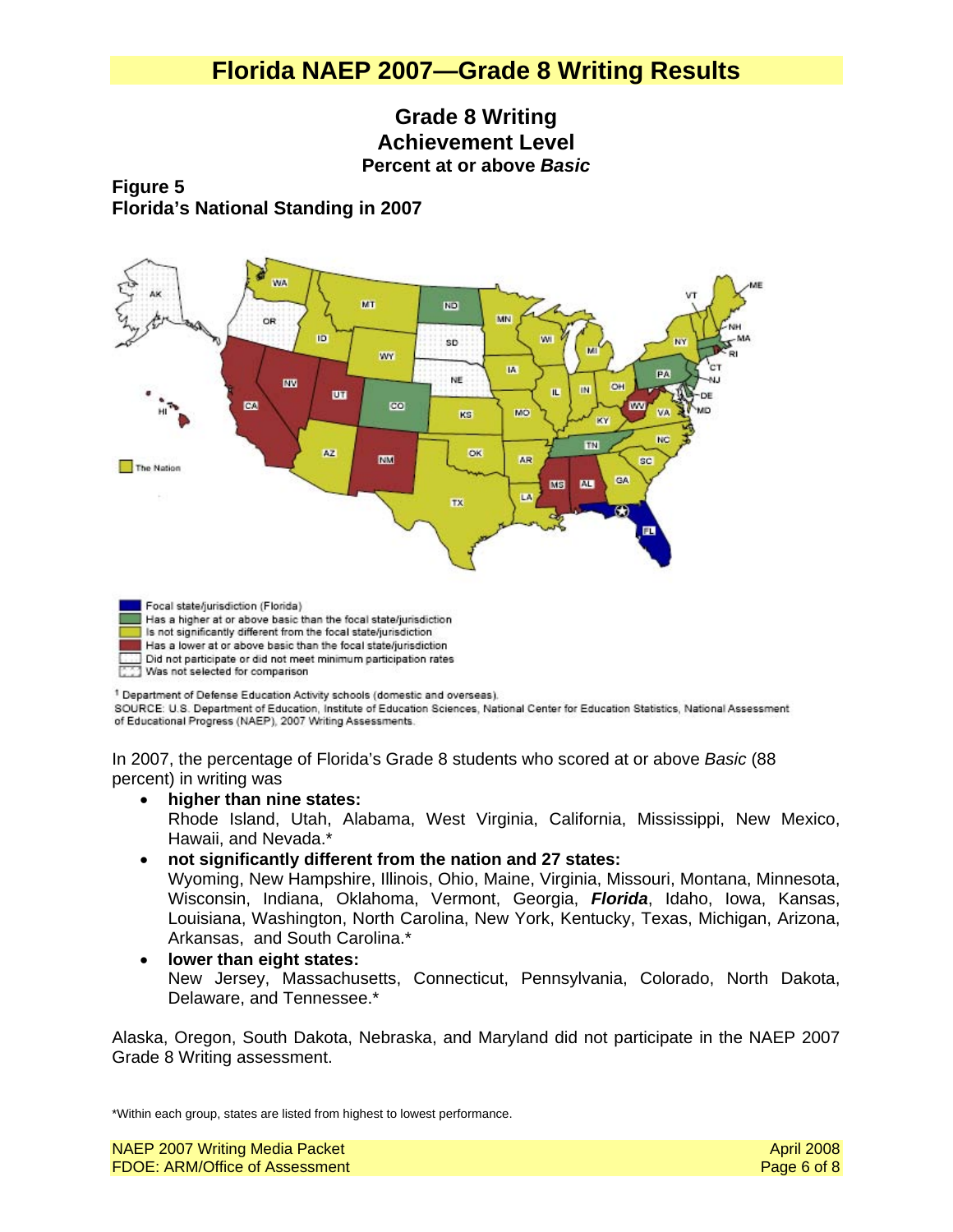## **Grade 8 Writing Comparison of FCAT and Florida NAEP Proficiency Results 1998–2007**

#### **Figure 6 FCAT and NAEP**



## **Highlights**

The percentage of Florida's students with FCAT Writing essay scores at 4.5 and above in Grade 8 increased 31 percentage points between 1998 and 2007 (9 percent vs. 40 percent). The percentage of Florida's students scoring at *Proficient* and above in NAEP Grade 8 Writing increased 17 percentage points between 1998 and 2007 (19 percent vs. 36 percent).